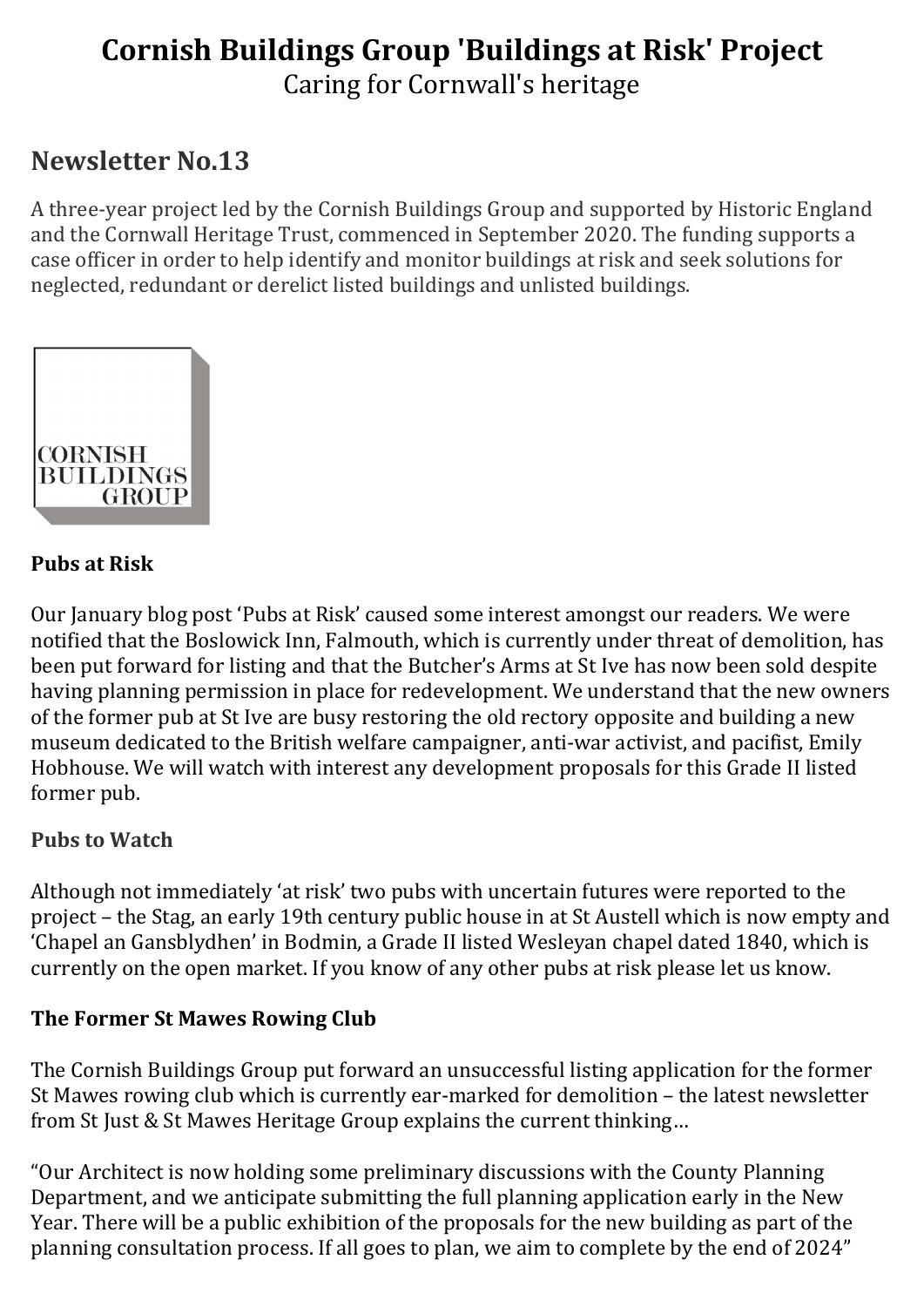#### Cornwall Council Enforcement

This project has put several cases to enforcement over the past couple of months. The responses we are receiving are of some concern in that it appears that Cornwall Council are reluctant to enforce breaches of planning, even those where the condition of the building is affecting the amenity of the area and/or where buildings at risk that could potentially pose public safety issues. We are awaiting responses on investigations at three listed heritage assets that clearly have structural issues and appear to be suffering from poor maintenance. These are…

#### Criggan Mill, Mullion, Grade II listed. EN22/00023.

We have reported this building to the SPAB mills project.



Listing description – MULLION MULLION COVE (PORT MELLIN) SW 61 NE 5/86 Criggan Mill 17 1 30 II Water Mill, probably mid C19. Whitewashed rubble with brick dressings, slate roof and brick chimney substantially reduced in height. 3-storeys, gable front. Stable door to left, central loading door on first floor with opening above. Thirty-foot over-shot hybrid (metal and timber) wheel to rear by Williams and Son of Lady Street, Helston. Complete machinery inside with sack hoist gearing, 2 pairs of millstones, stone crane to lift runner stone off pivot. One of few complete Cornish flour dressing machines ('Jigger'). Later machinery includes Improved Corn Crushing Mill (R Hunt and Co Ltd) and grinding mill. Near site of manorial mill. Typical of many grist mills in area. Part of farmyard group.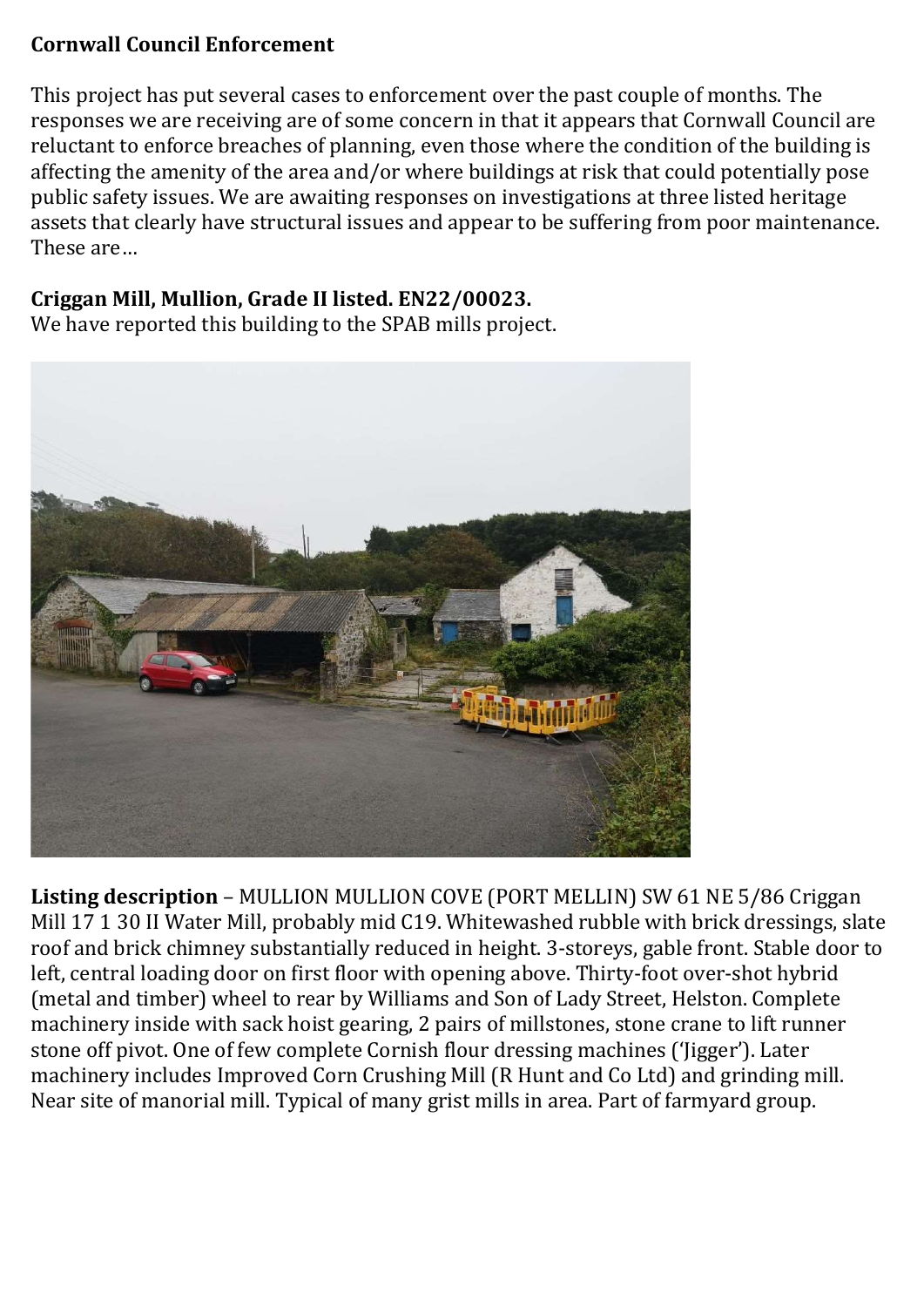Farm buildings near Riviere Farm, Hayle, Grade II listed. EN22/00079



Listing description – HAYLE PHILLACK SW 5638-5738 9/149 Farm buildings immediately west of Riviere Farmhouse. GV II Farm buildings, including stables, cart-shed, shippons, engine house and granaries and fodder stores in the lofts, originally built to accommodate the pack-mules and horses of the Cornish Copper Company. Circa mid C19. Built for the Cornish Copper Company. Granite rubble, copper slag blocks and granite dressings. Hipped grouted scantle slate roofs, some corrugated sheeting. Plan: Irregular inverted F-shaped plan plus two small wings at right angles to the rear. 2-storey part is L-shaped adjoining bank barns with left hand front wing built into a high bank on the left and main larger barn built into bank at rear. Otherwise, single storey: engine house at rear middle; swill kitchen at rear right; cart-shed at front left; stables at front right; and L-shaped stable and cart-shed at far right. Exterior: Regular elevations with original doorway and window openings. Main barn has 2-storey front and there is a 2-storey front returning in front on the left. Main barn has ground floor doorway with loading doorways over and regularly disposed window openings. Other front has 3 ground floor doorways; the left-hand part is a symmetrical 3 window front with central doorway. Mostly ledged doors, shuttered windows to ground floor openings and 2 light windows to first floor opening; all with top light ventilators. Interior: Where inspected most of the original fittings have been removed but the floors and roof structures are original. Sources: Hayle Town Trail, by Brian Sullivan.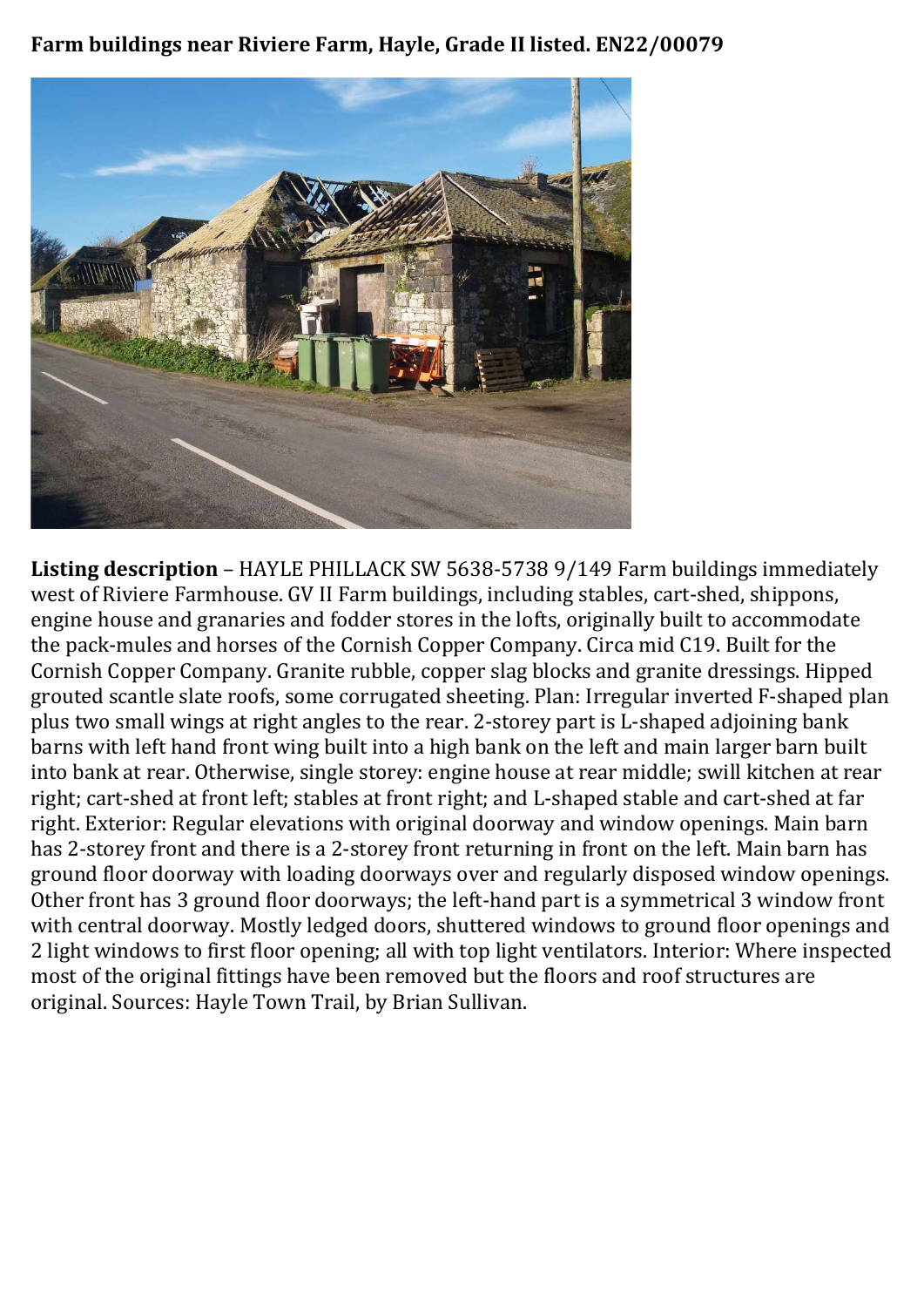#### Carpenter's Shop, Hayle, Grade II listed. EN22/00080



Listing description – ST DAY TELEGRAPH STREET SW 74 SW (south side) 11/361 Carpenter's shop opposite Lynmouth Cottage GV II Carpenter's shop. Probably mid C19. Uncoursed killas rubble, part rendered, with some weather-boarding on a timber frame, slurried slate roof. Rectangular plan. Two storeys; the ground floor, of rubble painted white, has a doorway at the right-hand end, and continuous fenestration from this to the left end, consisting of narrow vertical strips of glass set in very thin glazing bars, grouped as 5, 12, 12, and 2 panes, interrupted in the centre by a deeper 6-pane fixed window; the 5-pane and 2 pane sections at the ends appear to be centrally-hinged tilting casements. The upper floor is weather-boarded, and has a long horizontal window offset to the left, in 3 equal sections of similar vertical glazing but with broader strips in the centre, making 12, 8, and 12 panes. Hipped roof. The right-hand end wall is rendered and has a door at 1st floor next to the front corner. The rear wall, of uncoursed rubble with granite quoins, is blind. (Low gabled building attached at left end, not of special interest.) Good example of small C19 workshop, similar to Wilton's workshop in garden to rear of No.6 Church Street (q.v.)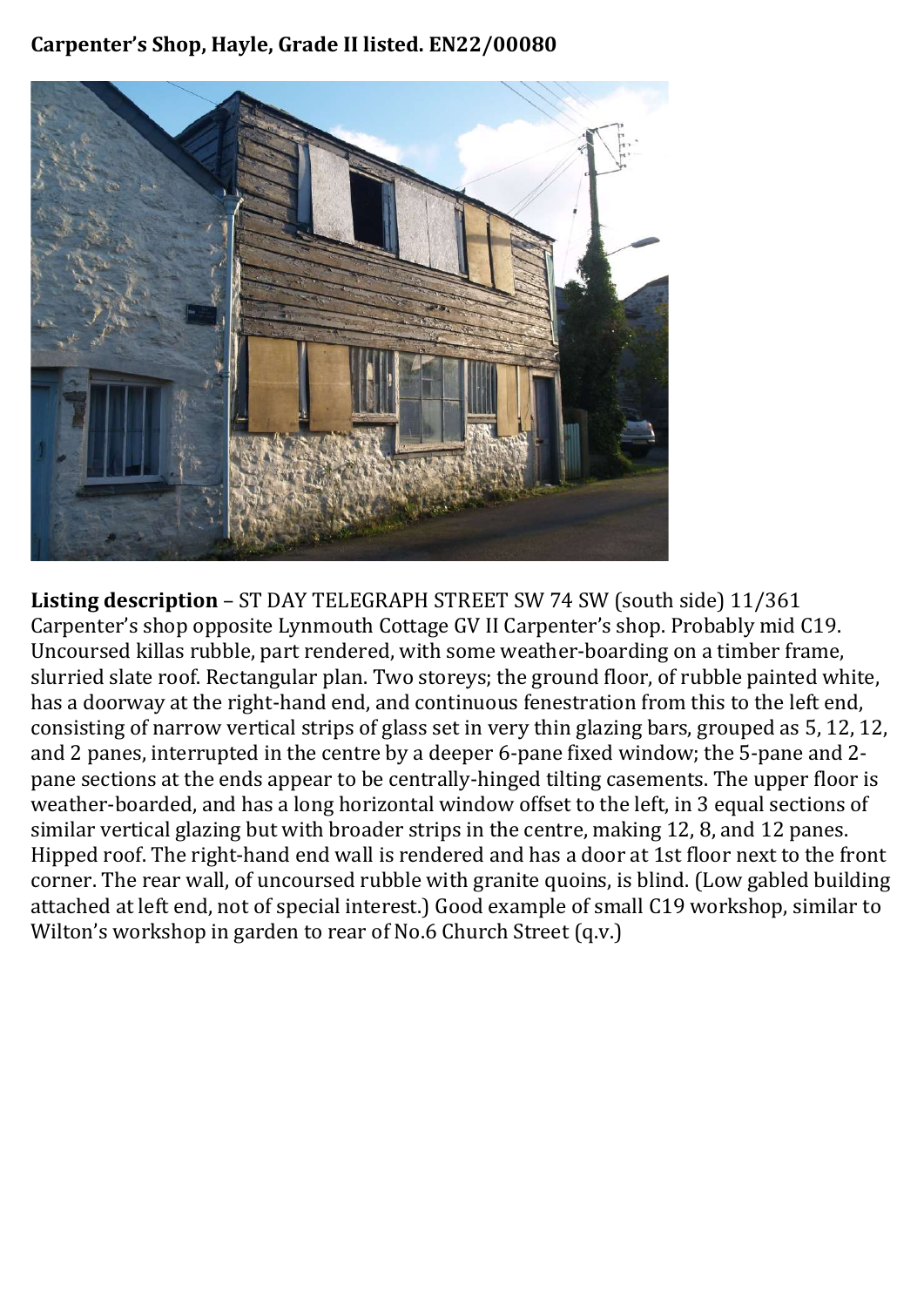#### Chapels: First the good news…

After many years of campaigning by the Cornish Buildings Group it is good to see Charlestown chapel has reopened. The main chapel has been restored and is being used as a interiors shop. The enabling development at the rear which includes the refurbishment of the old schoolhouse appears to remain unsold.



Inside the early 19th century chapel.

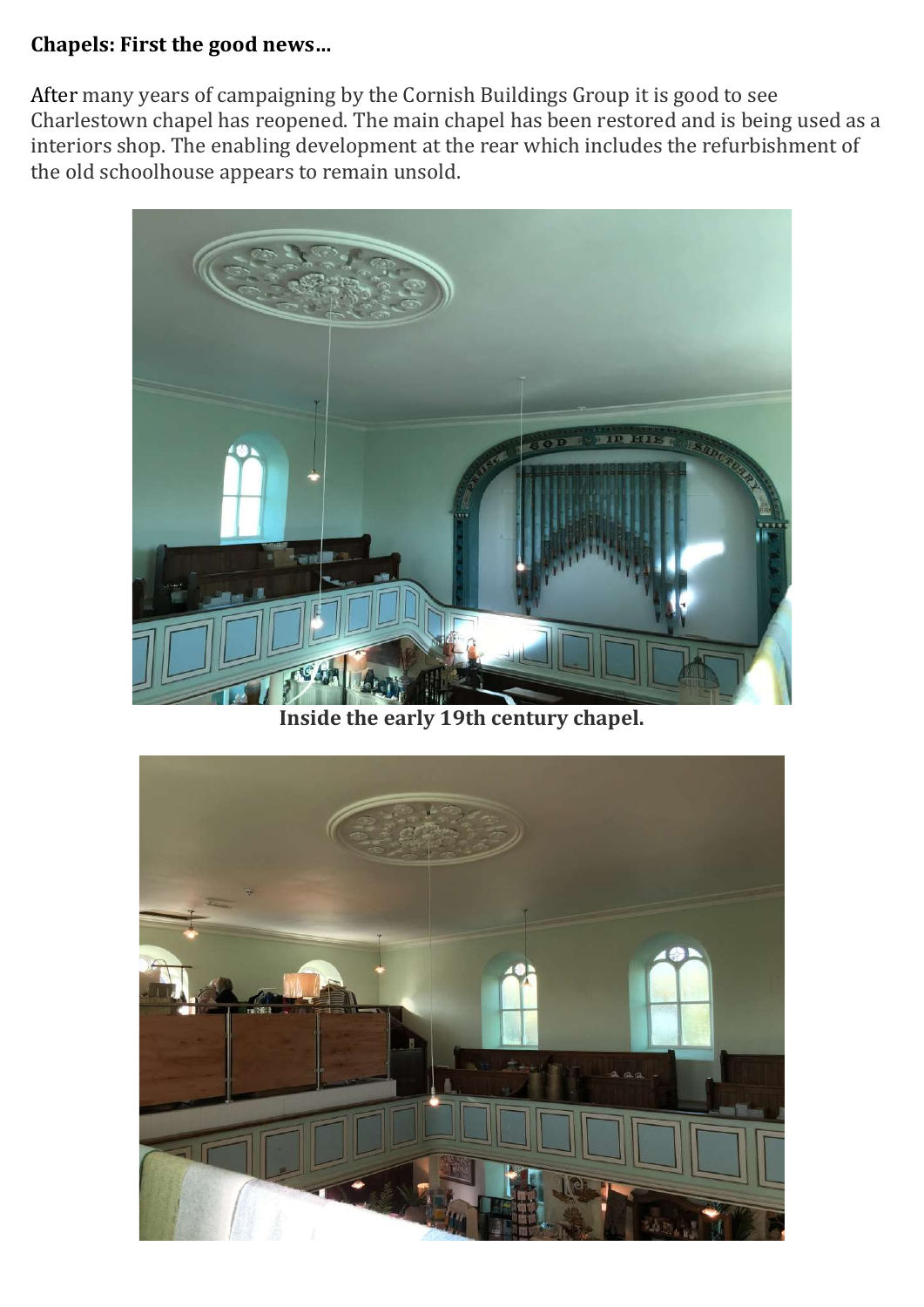#### …and now the bad – Chapel-on-the-Moor, Falmouth, closes.

It has been reported that £500,000 is needed to repair the roof, while it is estimated that it would take £1 million to make the building fit for purpose. Although not at risk as yet, the loss of this significant chapel by James Hicks of Redruth is concerning. The building remains unlisted. The media quoted Rev Andrew Mumford, Superintendent Minister for the Falmouth and Gwennap Methodist Circuit, as saying 'It will be with mixed emotions that the Methodist congregation say goodbye to the building that has been their home for around 150 years, and to a site where there has been a Methodist chapel since 1791'.



Image by Barry West showing inside of the chapel on the day of its last service.

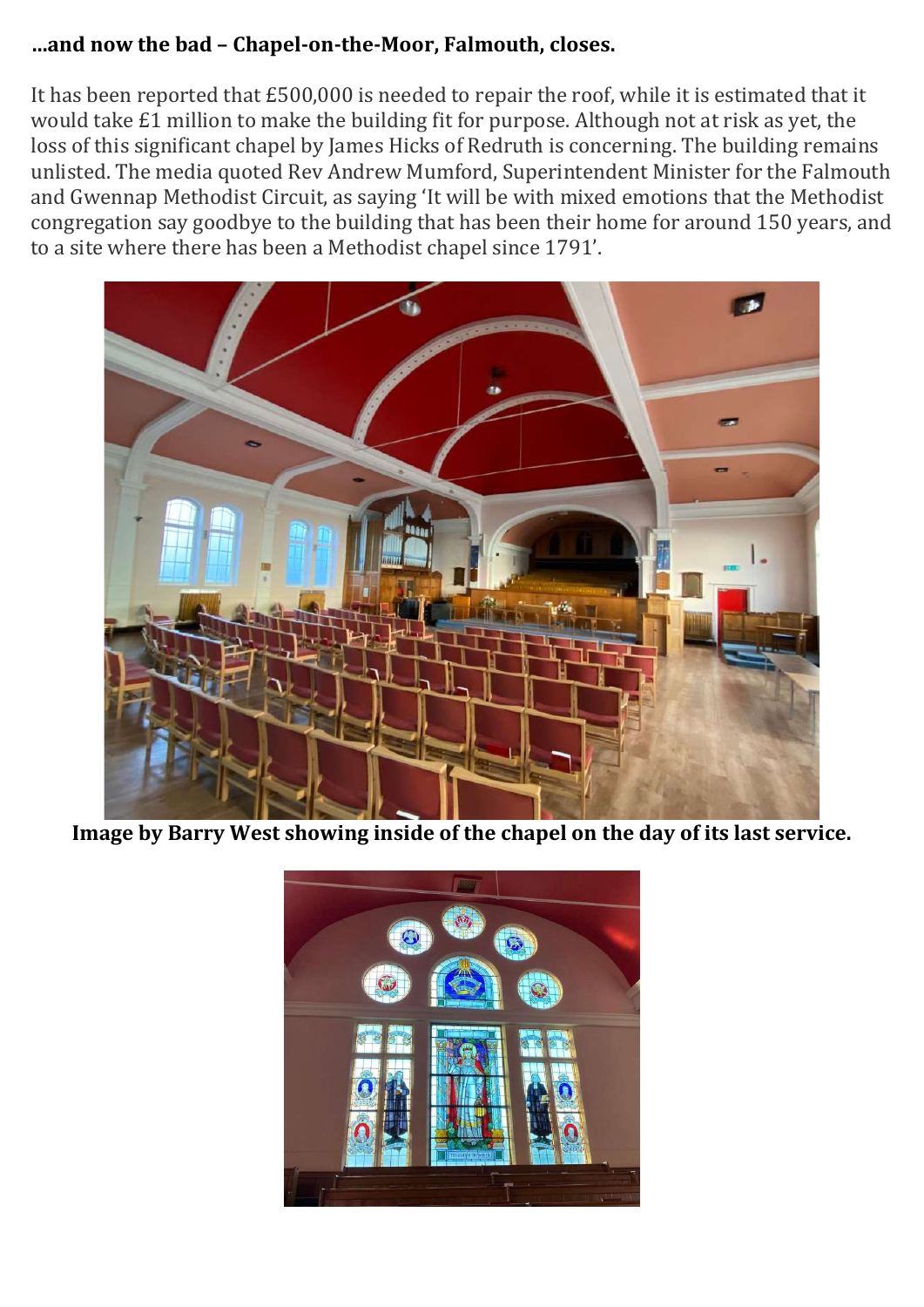Old Brewery Yard, Lower Treluswell, Penryn.



This former brewery is very poor condition and is showing the partial collapse of the roof structure. The interior, with its surviving kiln drying floor and kiln furnace room, too is in very poor condition. An application to turn this building into residential units is accompanied by a poor Heritage Impact Assessment that fails to mention the few surviving historic features. We understand that there is now a discussion between Cornwall Council and the owner's agent reach some agreement. Historic Buildings and Places (formerly the Ancient Monuments Society) are monitoring the case. As to the best way forward – putting this structure to a new use appears a good solution however some of historic integrity should be maintained.

# How can you follow the project?

Our WordPress blog https://buildingsatrisk.wordpress.com/

Our website https://sites.google.com/site/cornishbuildingsgroup/home

Updates and alerts will be shared via our Twitter feed @CbgCornwall

To keep up-to-date on the project please follow our blog; when we have something to say you will receive an alert. Or you can follow us on Twitter.